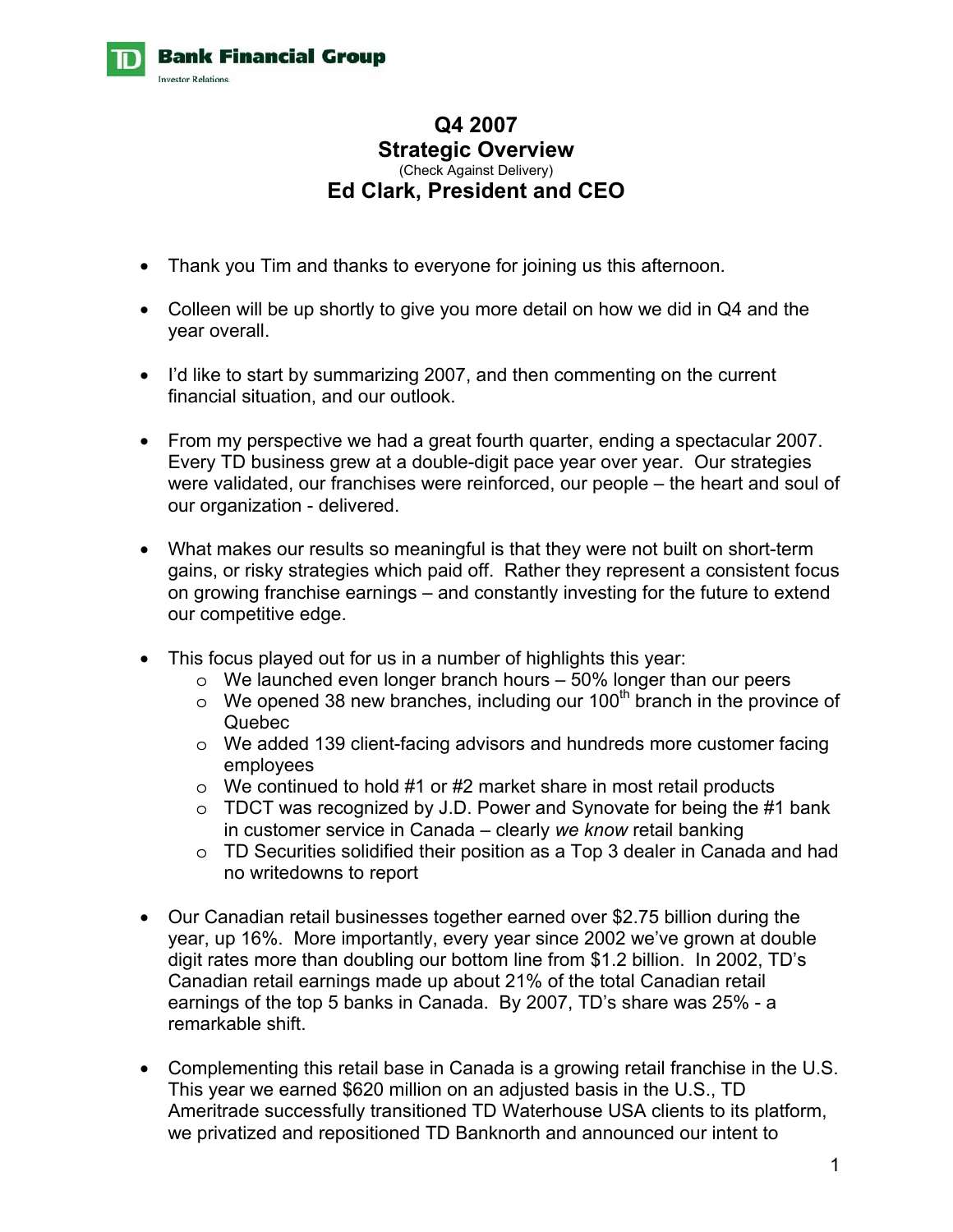

acquire Commerce Bank – setting the stage for a unique U.S. growth franchise built on the same winning factors in place in TD Canada Trust.

- In light of recent market events, clearly the most noteworthy success of 2007 has been the performance of our Wholesale bank which increased earnings 24%.
- TD Securities stuck to their business strategy they solidified their position as a Top 3 dealer in Canada, delivered great trading results and produced near record earnings. They also avoided the hazards which hurt many banks around the world. Let's put this outcome into context. Our out performance in Wholesale didn't happen by chance. Where we are today reflects specific decisions that were consistent with our view on risk-reward and transparency that we promised and delivered to our shareholders.
- The result for TD Bank as a whole 23% adjusted EPS growth for our shareholders, topping off a 5 year run of 21% EPS compounded growth on the same basis and a 23% Total Shareholder compounded return. Our dividends have grown by almost 14% annually over the past 5 years – and increased by 19% this year, a clear indication of the Board's confidence in TD's ability to consistently grow earnings over time.
- Let me anticipate an obvious question about this morning's announcement of Citadel's investment in E Trade. Obviously, I am not going to comment on another company's business decisions. What I can say is that we have backed TD Ameritrade's consistent position that it will make acquisitions which make sense for its shareholders – make sense financially, in risk terms and strategically. TD Ameritrade has a great organic growth strategy which continues to gain traction and has no need to do an acquisition; it remains open to opportunities but only those which do meet these 3 criteria – and they're in no hurry.
- Let me comment briefly on the recent financial market turmoil. The markets continue to be disturbed by an ongoing series of writeoffs at financial institutions. The press characterizes the markets as being hit by a credit crisis. I characterize it as a sub-prime credit crisis leading to a liquidity crisis in the financial industry driven by a lack of transparency about the risks banks were taking or passing on to their clients and customers.
- Current writedowns are part of the cure. What is understandably disturbing the market is the extent to which many institutions relied on these various activities as a source of income. The market has combined this realization with a lack of visibility on the ultimate fallout in the US housing market and therefore is concerned with the risk of both future writedowns and slower underlying earnings growth. Today the market is punishing all banks in a similar manner. Over time the market should start to differentiate between banks on the basis of the quality of their earnings.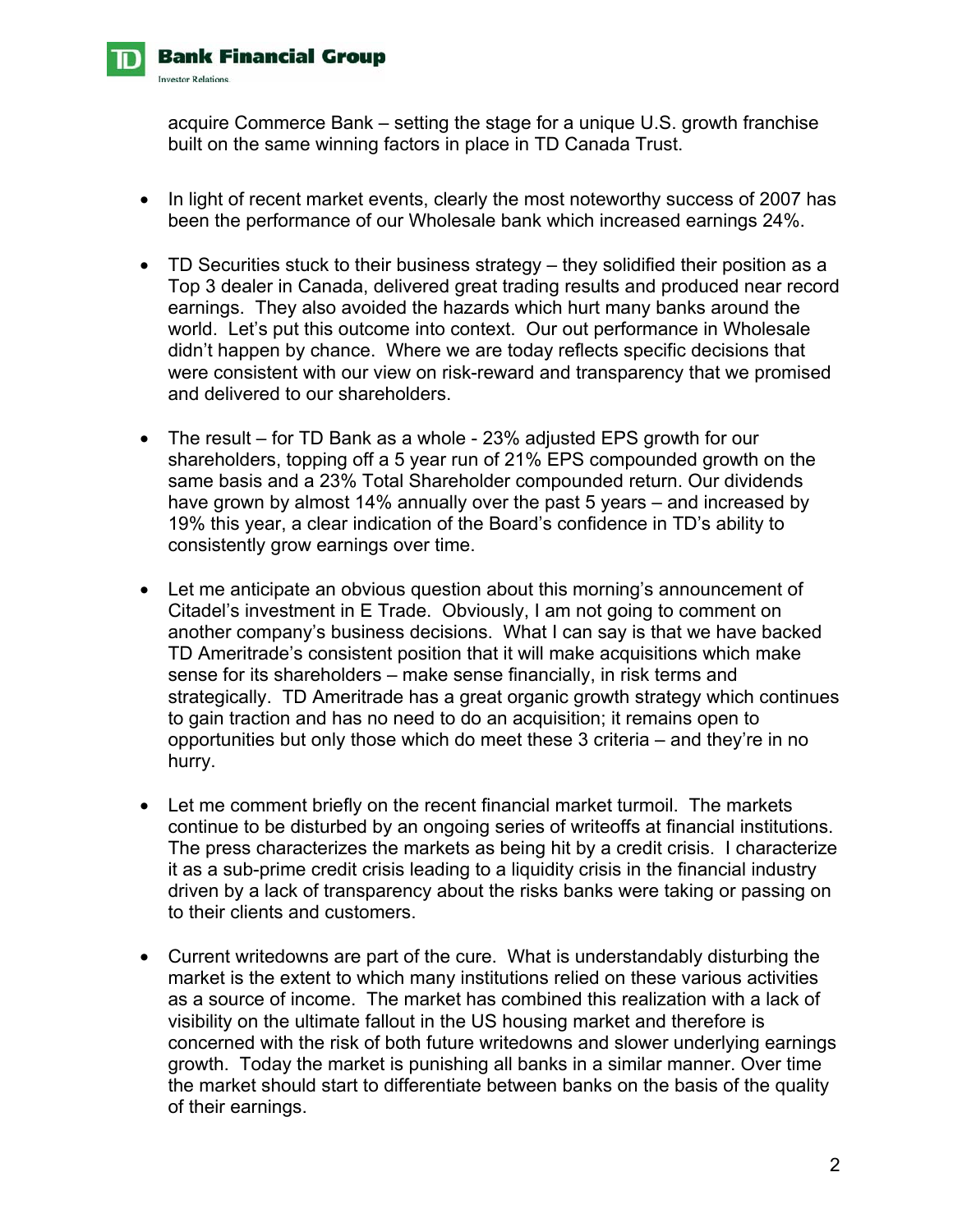**Bank Financial Group Investor Relations** 

- TD is a positive outlier because our business philosophy guided us to avoid third party asset backed paper, to ensure we had no exposure to US sub-prime lending, and to exit the structured product business. These decisions cost us income at the time, but they were in line with what we had promised the market – consistently growing franchise earnings without taking long tail risks. As a result, we have no writedowns this quarter. Going forward, our Wholesale bank is not looking to replace lost income.
- The financial turmoil has had an effect on our businesses as Colleen will describe, but on a net basis, it has not been material.
- So what about 2008? It's easy in these markets to get spooked by both current events and the lack of visibility - into painting a too pessimistic view of the outlook. That said there are a number of issues that we're following very closely.
- Most difficult to predict is the economic impact of the financial turmoil. The subprime crisis threatens U.S. growth, compounding the impact on Canada as we are already trying to cope with the strong Canadian dollar. Given what's going on in the markets, we think the Canadian economy will slow down. Having said that, strong employment growth has continued here and in the U.S. and nonperformers are contained. While we see our businesses slowing, they are slowing from what have been really spectacular results. Clearly, if the US and Canada hit a major downturn, which we are not assuming, results could be worse.
- So, what's the view embedded in our operational plans?
- We see 2008 as a good year within our targeted 7-10% EPS growth range but perhaps at the lower end of that range because of the dilution of the Commerce acquisition. While we have contingency plans for expense reductions, we will continue to reinvest in our franchises to ensure continued strength in 2009. All in, we're feeling good about 2008 for TD.
- Now, let me turn to each of our businesses.
- We've already outlined publicly what we hope to achieve in 2008 in the U.S. We are targeting total U.S. retail earnings approaching \$1 billion coming from TD Ameritrade, TD Banknorth and Commerce – assuming it closes. This result will be up almost 60% from 2007 levels. The main worry for us here is the Canadian/U.S. dollar and we may experience some modest pressure on PCL's. An average exchange rate above par could make it challenging to achieve our goal.
- Our domestic retail businesses should slow down from the very high levels of growth we've seen over the past few years and we do face the real risk of rising PCL's in the latter half of 2008. But, overall, we feel good about the strength of our position moving forward. I know our teams are focused on delivering as close as we can to \$3 billion in earnings despite these challenges. Together with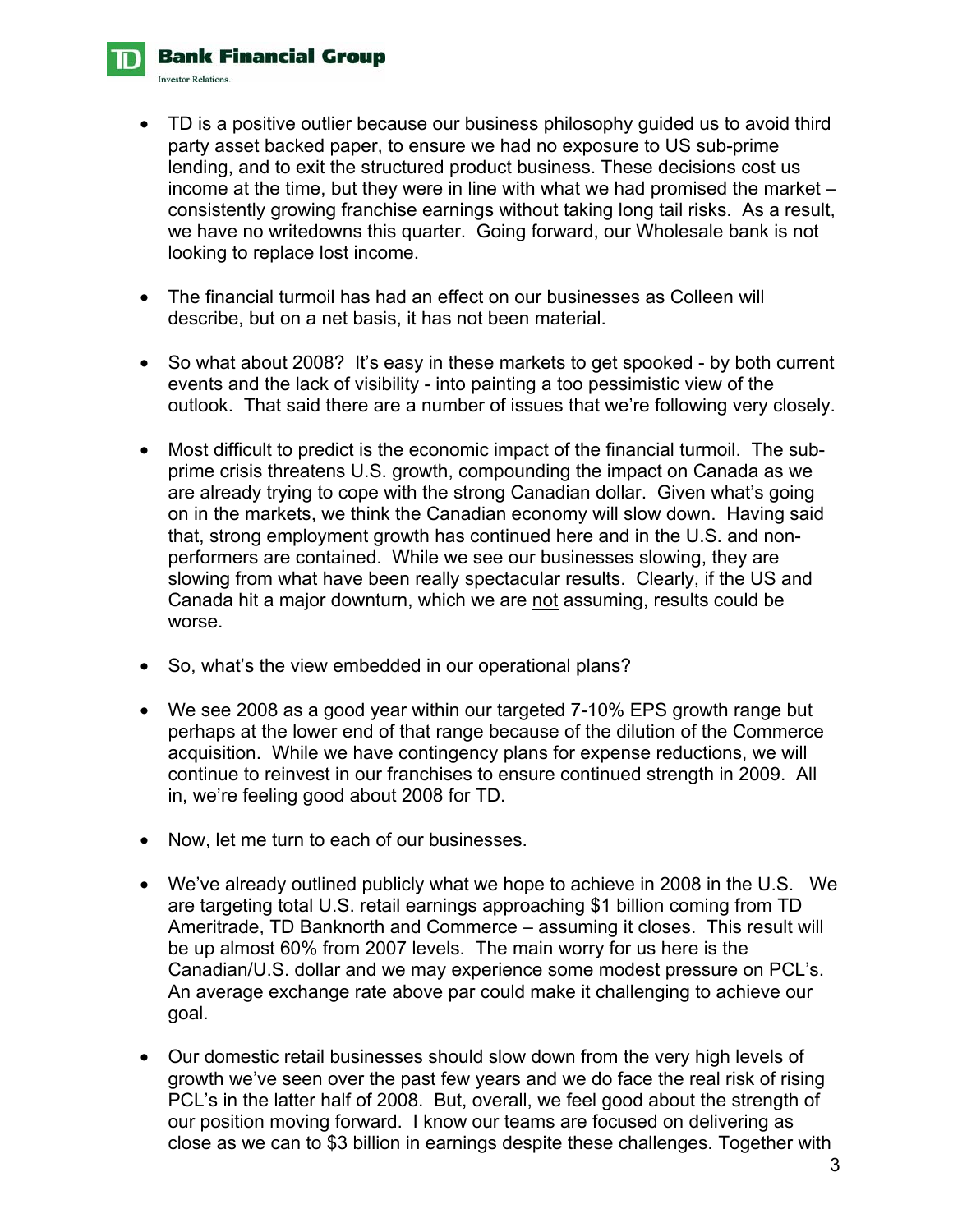our U.S. earnings it would mean we could be earning \$4 billion in retail earnings alone – a strong anchor for any franchise – and on top of that you would add the earnings from our outstanding Wholesale business.

- Speaking of Wholesale, although we are going to start the year with strong security gains, we do expect a slowdown in TD Securities earnings from the near record pace this year. And finally, for Corporate, Colleen has previously indicated our expected earnings range.
- Looking at our immediate future, upon the successful closing of the Commerce deal, we'll be focused on integration and getting it done right. I know we have the expertise and the best people from both sides to make it happen in a way that preserves the best features of both banks. We've got an unbelievable opportunity to transform TD into the first North American bank – a high growth customer focused bank owning the brand position of North America's most convenient bank.
- In closing, we had a tremendous 2007. When you look around the world, there are few examples of banks that look like TD. There are few major banks with no write downs in 2007. Our domestic retail operations and our Wholesale bank delivered spectacular results and we've established a great platform in the United States. We've continued to invest in our leading franchise businesses and the results showed. We're confident we can take the best of this model to grow in the U.S. and be a North American leader.
- On that note, I'll turn things over to Colleen.

## **Ed – Overall Call Closing**

**Bank Financial Group** 

**Investor Relations** 

- Let me wrap up with the 5 key messages I hope you'll take away from today's meeting.
- One we had a great  $4<sup>th</sup>$  quarter and a spectacular year
- Two Our Canadian franchise delivered once again
- Three the benefits of our transparent risk-reward Wholesale bank were clearly demonstrated this year
- Four We have a unique and growing US retail presence
- And Five for F2008 we see \$4bn in retail earnings \$3bn in Canada and \$1bn in the US

Thanks and have a great day.